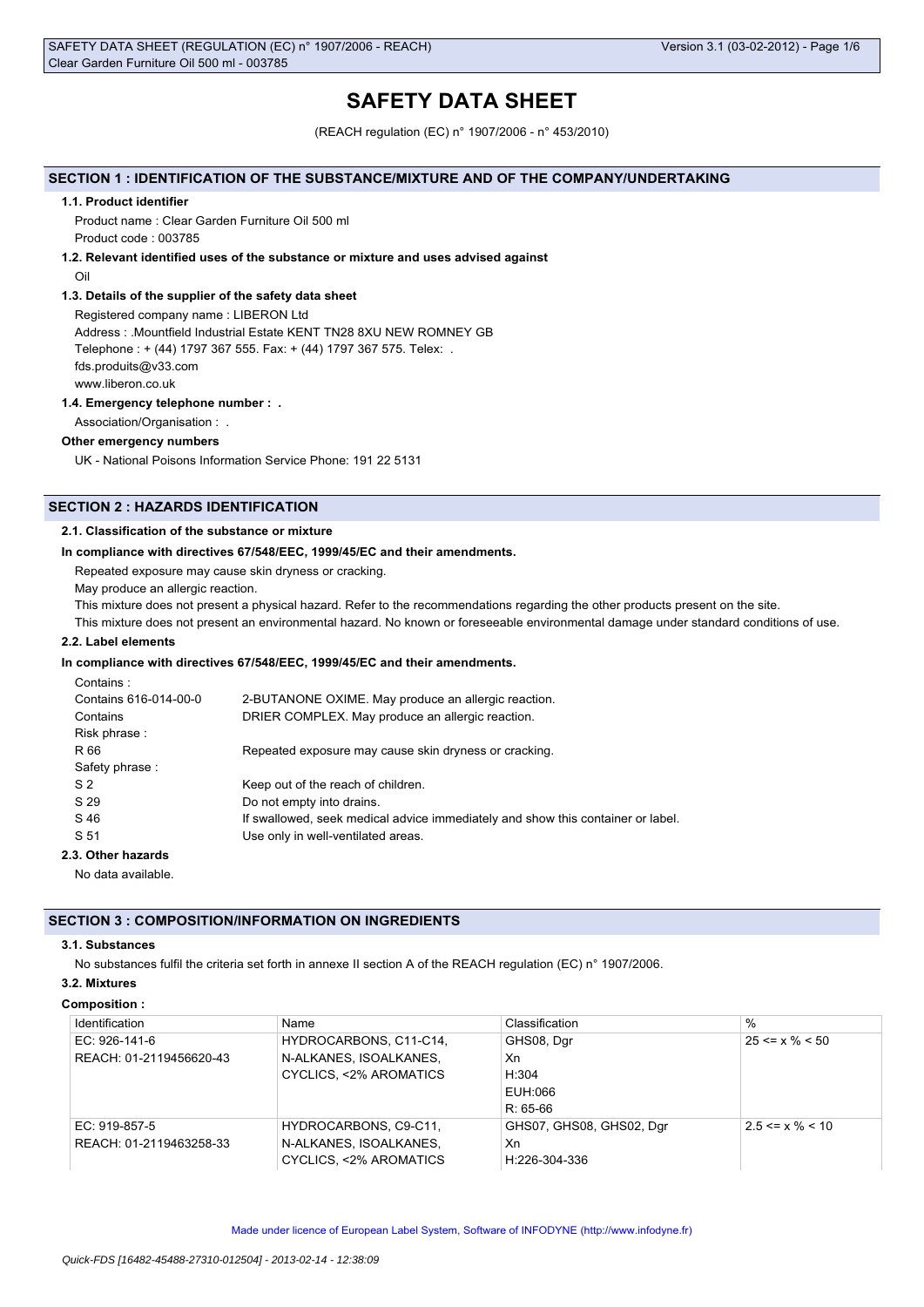|                     |                             | EUH:066                  |                       |
|---------------------|-----------------------------|--------------------------|-----------------------|
|                     |                             | R: 10-65-66-67           |                       |
| CAS: 64742-48-9     | NAPHTHA (PETROLEUM),        | GHS08, Dgr               | $2.5 \le x \% \le 10$ |
| EC: 265-150-3       | <b>HYDROTREATED HEAVY</b>   | Xn                       |                       |
|                     |                             | H:304                    |                       |
|                     |                             | EUH:066                  |                       |
|                     |                             | $R: 65-66$               |                       |
|                     |                             | NOTA: H P                |                       |
| INDEX: 607-281-00-4 | A MIXTURE OF BRANCHED AND   | GHS09                    | $0 \le x \% \le 2.5$  |
| CAS: 127519-17-9    | LINEAR C7-C9 ALKYL          | N                        |                       |
| EC: 407-000-3       | 3-[3-(2H-BENZOTRIAZOL-2-YL) | H:411                    |                       |
|                     | -5-(1,1-DIMETHYLETHYL)-4-HY | R: 51/53                 |                       |
|                     | DROXYPHENYL]PROPIONATES     |                          |                       |
| INDEX: 616-014-00-0 | 2-BUTANONE OXIME            | GHS08, GHS05, GHS07, Dgr | $0 \le x \% \le 2.5$  |
| CAS: 96-29-7        |                             | Xn                       |                       |
| EC: 202-496-6       |                             | H:351-312-318-317        |                       |
|                     |                             | R: 40.C3-41-43-21        |                       |
|                     | DRIER COMPLEX               |                          | $0 \le x \% \le 2.5$  |

# **Information on ingredients :**

Note P: The carcinogen or mutagen classification does not apply because the substance contains less than 0.1 % w/w of benzene (EINECS 200-753-7).

# **SECTION 4 : FIRST AID MEASURES**

As a general rule, in case of doubt or if symptoms persist, always call a doctor. NEVER induce swallowing by an unconscious person.

#### **4.1. Description of first aid measures**

**In the event of splashes or contact with eyes :**

Wash thoroughly with soft, clean water for 15 minutes holding the eyelids open.

# **In the event of splashes or contact with skin :**

Remove contaminated clothing and wash the skin thoroughly with soap and water or a recognised cleaner.

Watch out for any remaining product between skin and clothing, watches, shoes, etc.

If the contaminated area is widespread and/or there is damage to the skin, a doctor must be consulted or the patient transferred to hospital.

#### **In the event of swallowing :**

In the event of swallowing, if the quantity is small (no more than one mouthful), rinse the mouth with water and consult a doctor. Seek medical attention, showing the label.

If swallowed accidentally, call a doctor to ascertain whether observation and hospital care will be necessary. Show the label.

# **4.2. Most important symptoms and effects, both acute and delayed**

No data available.

### **4.3. Indication of any immediate medical attention and special treatment needed**

No data available.

# **SECTION 5 : FIREFIGHTING MEASURES**

Non-flammable.

#### **5.1. Extinguishing media**

#### **Suitable methods of extinction**

In the event of a fire, use :

- sprayed water or water mist
- foam
- multipurpose ABC powder
- BC powder
- carbon dioxide (CO2)

### **Unsuitable methods of extinction**

In the event of a fire, do not use :

- water jet

# **5.2. Special hazards arising from the substance or mixture**

A fire will often produce a thick black smoke. Exposure to decomposition products may be hazardous to health.

Do not breathe in smoke.

In the event of a fire, the following may be formed :

- carbon monoxide (CO)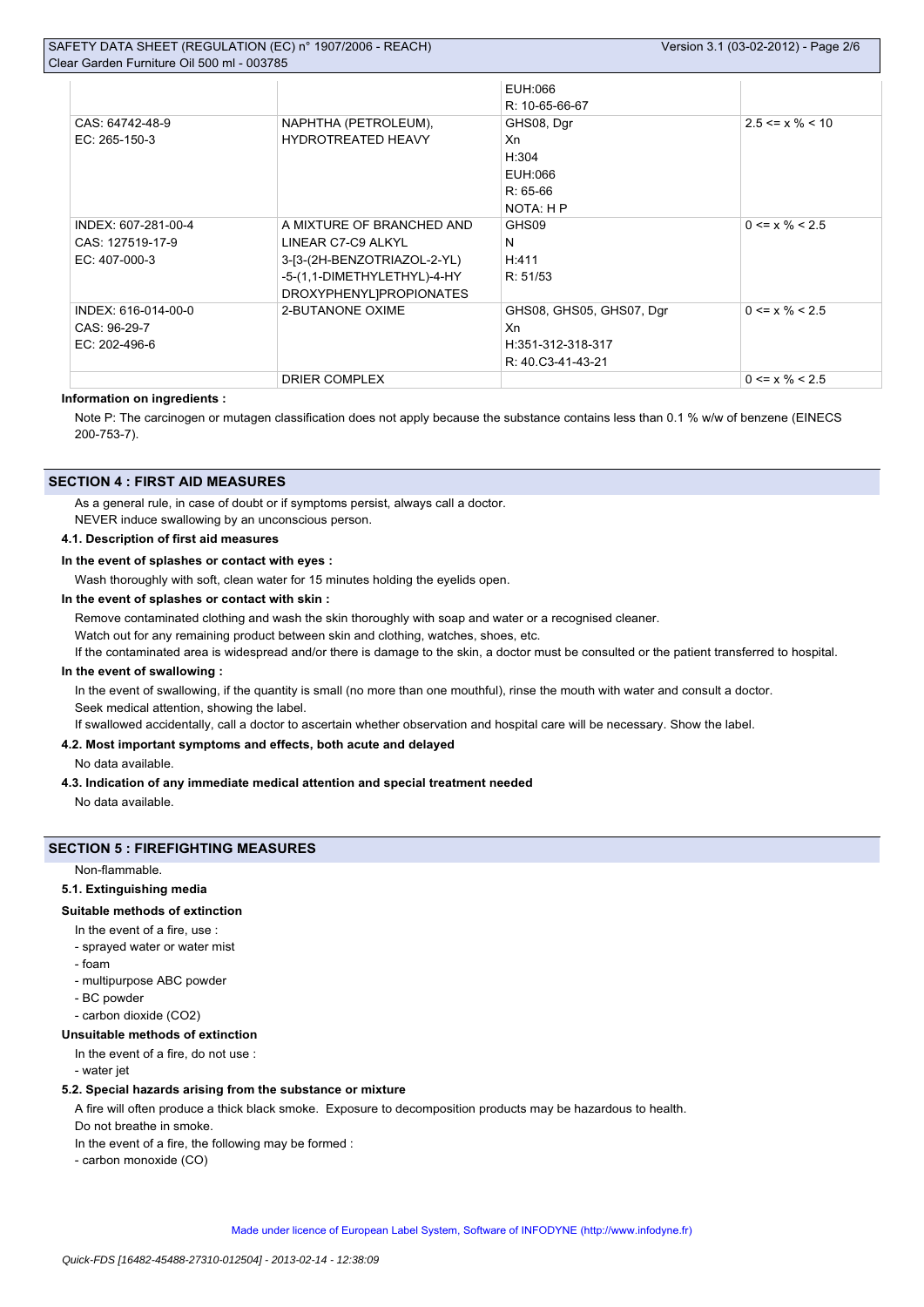#### **5.3. Advice for firefighters**

No data available.

# **SECTION 6 : ACCIDENTAL RELEASE MEASURES**

#### **6.1. Personal precautions, protective equipment and emergency procedures**

Consult the safety measures listed under headings 7 and 8.

#### **For non fire-fighters**

Avoid inhaling the vapors.

If a large quantity has been spilt, evacuate all personnel and only allow intervention by trained operators equipped with safety apparatus.

### **For fire-fighters**

Fire-fighters will be equipped with suitable personal protective equipment (See section 8).

#### **6.2. Environmental precautions**

Contain and control the leaks or spills with non-combustible absorbent materials such as sand, earth, vermiculite, diatomaceous earth in drums for waste disposal.

Prevent any material from entering drains or waterways.

### **6.3. Methods and material for containment and cleaning up**

Clean preferably with a detergent, do not use solvents.

#### **6.4. Reference to other sections**

No data available.

### **SECTION 7 : HANDLING AND STORAGE**

Requirements relating to storage premises apply to all facilities where the mixture is handled.

### **7.1. Precautions for safe handling**

Always wash hands after handling.

Remove and wash contaminated clothing before re-using.

Ensure that there is adequate ventilation, especially in confined areas.

#### **Fire prevention :**

Handle in well-ventilated areas.

Prevent access by unauthorised personnel.

# **Recommended equipment and procedures :**

For personal protection, see section 8.

Observe precautions stated on label and also industrial safety regulations.

Avoid inhaling vapors. Carry out any industrial operation which may give rise to this in a sealed apparatus.

Provide vapor extraction at the emission source and also general ventilation of the premises.

Packages which have been opened must be reclosed carefully and stored in an upright position.

# **Prohibited equipment and procedures :**

No smoking, eating or drinking in areas where the mixture is used.

### **7.2. Conditions for safe storage, including any incompatibilities**

No data available.

# **Storage**

Keep out of reach of children.

The floor must be impermeable and form a collecting basin so that, in the event of an accidental spillage, the liquid cannot spread beyond this area.

#### **Packaging**

Always keep in packaging made of an identical material to the original.

# **7.3. Specific end use(s)**

No data available.

#### **SECTION 8 : EXPOSURE CONTROLS/PERSONAL PROTECTION**

#### **8.1. Control parameters**

No data available.

#### **8.2. Exposure controls**

#### **Personal protection measures, such as personal protective equipment**

Use personal protective equipment that is clean and has been properly maintained.

Store personal protective equipment in a clean place, away from the work area.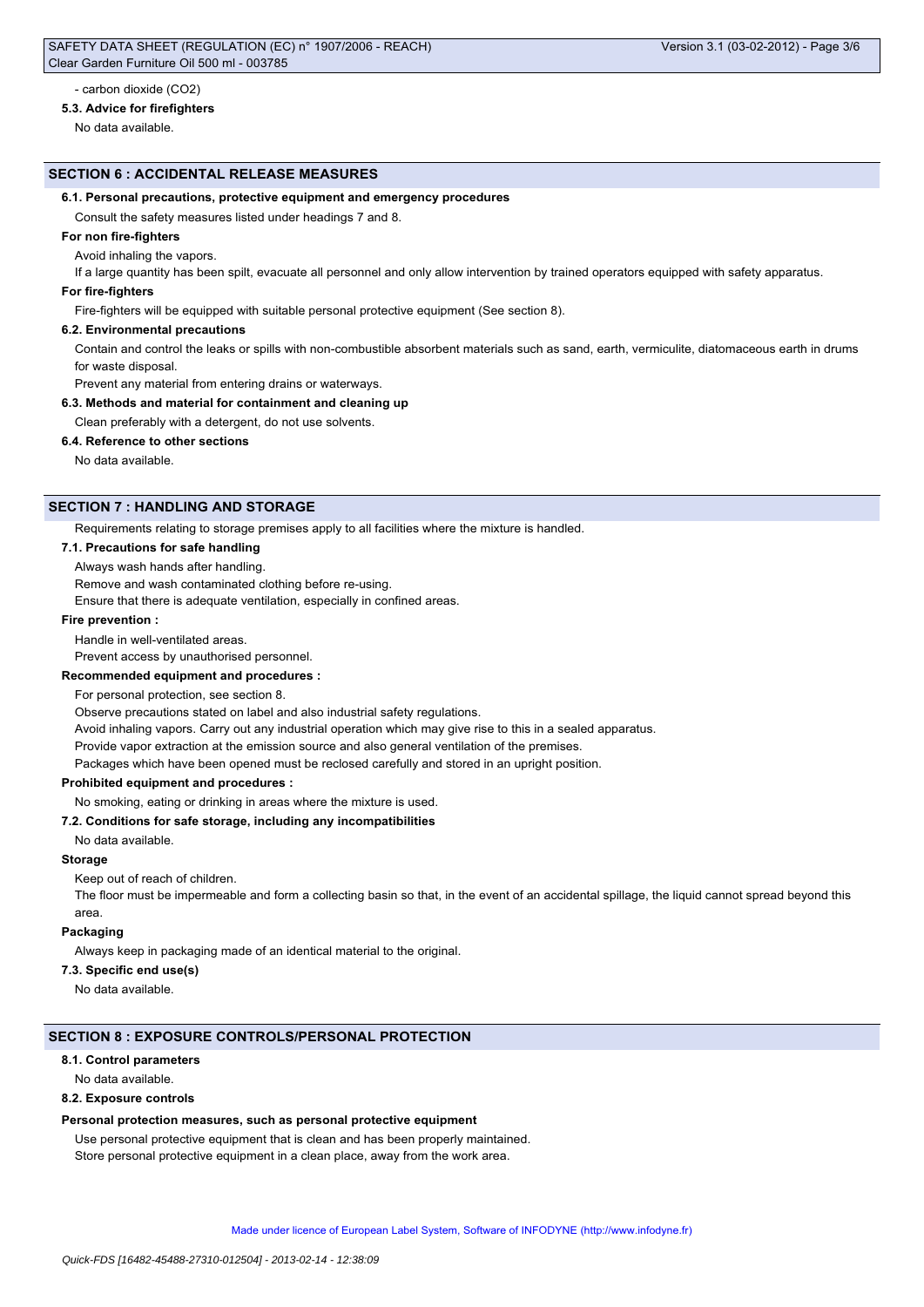Never eat, drink or smoke during use. Remove and wash contaminated clothing before re-using. Ensure that there is adequate ventilation, especially in confined areas.

# **- Eye / face protection**

# Avoid contact with eyes.

Use eye protectors designed to protect against liquid splashes

Before handling, wear safety goggles in accordance with standard EN166.

# **- Hand protection**

Wear suitable protective gloves in the event of prolonged or repeated skin contact.

Use suitable protective gloves that are resistant to chemical agents in accordance with standard EN374.

Gloves must be selected according to the application and duration of use at the workstation.

Protective gloves need to be selected according to their suitability for the workstation in question : other chemical products that may be handled, necessary physical protections (cutting, pricking, heat protection), level of dexterity required.

Type of gloves recommended :

- Nitrile rubber (butadiene-acrylonitrile copolymer rubber (NBR))

- PVA (Polyvinyl alcohol)

Recommended properties :

- Impervious gloves in accordance with standard EN374

# **- Body protection**

Avoid skin contact.

Wear suitable protective clothing.

Suitable type of protective clothing :

In the event of substantial spatter, wear liquid-tight protective clothing against chemical risks (type 3) in accordance with EN14605 to prevent skin contact.

In the event of a risk of splashing, wear protective clothing against chemical risks (type 6) in accordance with EN13034 to prevent skin contact. Work clothing worn by personnel shall be laundered regularly.

After contact with the product, all parts of the body that have been soiled must be washed.

# **SECTION 9 : PHYSICAL AND CHEMICAL PROPERTIES**

### **9.1. Information on basic physical and chemical properties**

**General information :**

| Physical state:                                        | viscous liquid. |
|--------------------------------------------------------|-----------------|
| Important health, safety and environmental information |                 |
| pH:                                                    | Not relevant.   |
| Boiling point/boiling range:                           | not relevant.   |
| Flash point interval:                                  | not relevant.   |
| Flash Point:                                           | $66.00 °C$ .    |
| Vapour pressure :                                      | not relevant.   |
| Density:                                               | 0.85-0.95       |
| Water solubility:                                      | Insoluble.      |
| Melting point/melting range:                           | not relevant.   |
| Self-ignition temperature :                            | not relevant.   |
| Decomposition point/decomposition range :              | not relevant.   |

# **9.2. Other information**

No data available.

# **SECTION 10 : STABILITY AND REACTIVITY**

#### **10.1. Reactivity**

No data available.

# **10.2. Chemical stability**

This mixture is stable under the recommended handling and storage conditions in section 7.

# **10.3. Possibility of hazardous reactions**

When exposed to high temperatures, the mixture can release hazardous decomposition products, such as carbon monoxide and dioxide, fumes and nitrogen oxide.

#### **10.4. Conditions to avoid**

#### **10.5. Incompatible materials**

#### **10.6. Hazardous decomposition products**

The thermal decomposition may release/form : - carbon monoxide (CO)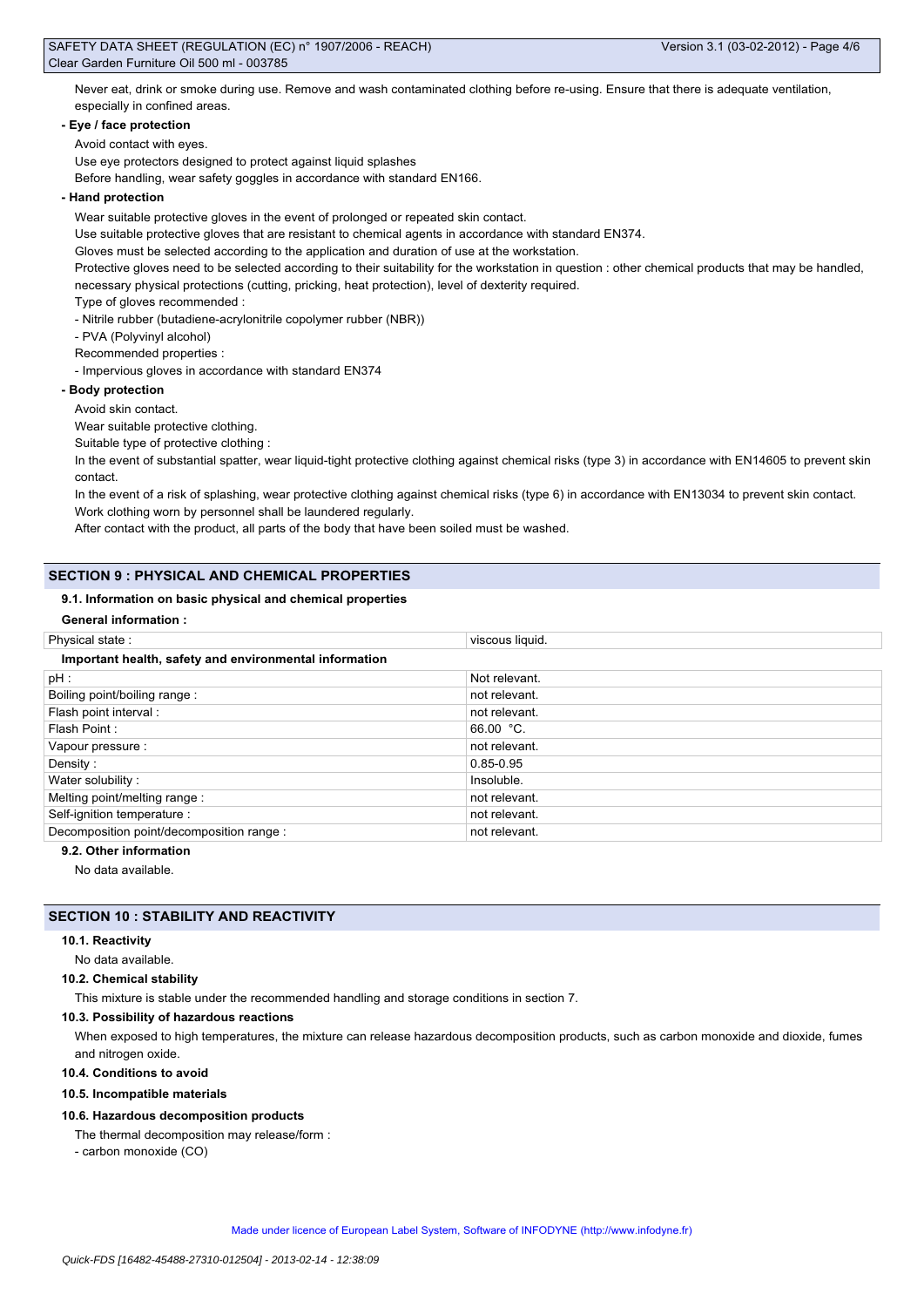# **SECTION 11 : TOXICOLOGICAL INFORMATION**

### **11.1. Information on toxicological effects**

Exposure to vapours from solvents in the mixture in excess of the stated occupational exposure limit may result in adverse health effects such as mucous membrane and respiratory system irritation and adverse effects on kidney, liver and central nervous system. Symptoms produced will include headaches, numbness, dizziness, fatigue, muscular asthenia and, in extreme cases, loss of consciousness. Repeated or prolonged contact with the mixture may cause removal of natural oil from the skin resulting in non-allergic contact dermatitis and absorption through the skin.

Splashes in the eyes may cause irritation and reversible damage

# **11.1.1. Substances**

No toxicological data available for the substances.

# **11.1.2. Mixture**

No toxicological data available for the mixture.

### **Respiratory or skin sensitisation :**

Contains at least one sensitising substance. May cause an allergic reaction.

# **SECTION 12 : ECOLOGICAL INFORMATION**

#### **12.1. Toxicity**

#### **12.1.1. Substances**

No aquatic toxicity data available for the substances.

#### **12.1.2. Mixtures**

No aquatic toxicity data available for the mixture.

#### **12.2. Persistence and degradability**

No data available.

#### **12.3. Bioaccumulative potential**

No data available.

# **12.4. Mobility in soil**

No data available.

#### **12.5. Results of PBT and vPvB assessment**

No data available.

# **12.6. Other adverse effects**

No data available.

# **SECTION 13 : DISPOSAL CONSIDERATIONS**

Proper waste management of the mixture and/or its container must be determined in accordance with Directive 2008/98/EC. CAUTION: Oil cloths can self combust. Do not leave impregnated cloths in bundles. Before discarding lay them flat outside to dry to avoid a fire hazard.

#### **13.1. Waste treatment methods**

Do not pour into drains or waterways.

# **Waste :**

Waste management is carried out without endangering human health, without harming the environment and, in particular without risk to water, air, soil, plants or animals.

Recycle or dispose of waste in compliance with current legislation, preferably via a certified collector or company.

Do not contaminate the ground or water with waste, do not dispose of waste into the environment.

# **Soiled packaging :**

Empty container completely. Keep label(s) on container. Give to a certified disposal contractor.

# **SECTION 14 : TRANSPORT INFORMATION**

Exempt from transport classification and labelling.

Transport product in compliance with provisions of the ADR for road, RID for rail, IMDG for sea and ICAO/IATA for air transport (ADR 2011 -IMDG 2010 - ICAO/IATA 2011).

# **SECTION 15 : REGULATORY INFORMATION**